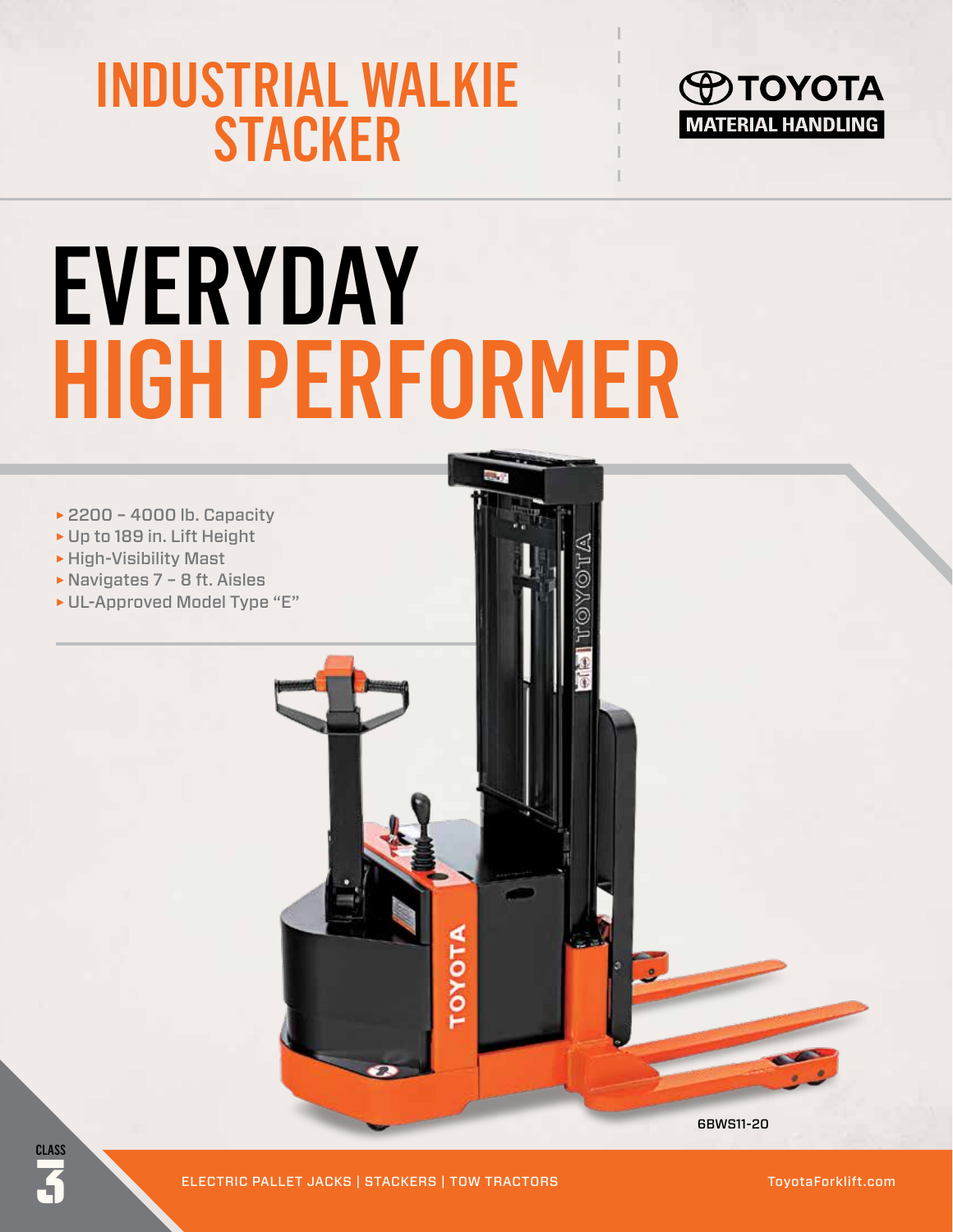# INDUSTRIAL **STRENGTH STACKING**

#### THE TOYOTA INDUSTRIAL WALKIE STACKER. High

shelving, narrow aisles. Loads up to 4000 pounds, lift heights up to 189 inches. For everyday material-handling duties, the high-performing Industrial Walkie Stacker really stacks up. Its SepEx® drive motor and fully programmable drive system make light-duty stacking easy and efficient. Top-line durability and an operator-friendly ergonomic design make your warehouse or distribution center more productive. Shift after shift, year after year.

### INDUSTRIAL WALKIE STACKER ADVANTAGES

- ► EASY-TO-OPERATE CONTROLS anchored by an ergonomic multifunction control handle
- ► LOAD-SENSING TORSION BAR for easier steering and increased operator comfort
- ► RUGGED CONSTRUCTION for increased durability and reliability, and a longer useful lifespan
- ► ABILITY TO HANDLE HEAVY LOADS up to 4000 pounds, quickly and efficiently
- ► HANDLE-MOUNTED ELECTRIC LIFT/LOWER

**CONTROLS** for easy access, with pressure-compensated valve for constant lowering in all conditions



### 4111111 **CAPACITY** LB. UP TO

- ► LARGE ERGONOMIC DUAL THUMBWHEELS for easy thumb activation of all controls
- ► HIGH-VISIBILITY MAST allows operator to clearly see fork tips and wider work area
- ► NO TOOLS REQUIRED SERVICE DOOR for easy access to all major components for inspection and maintenance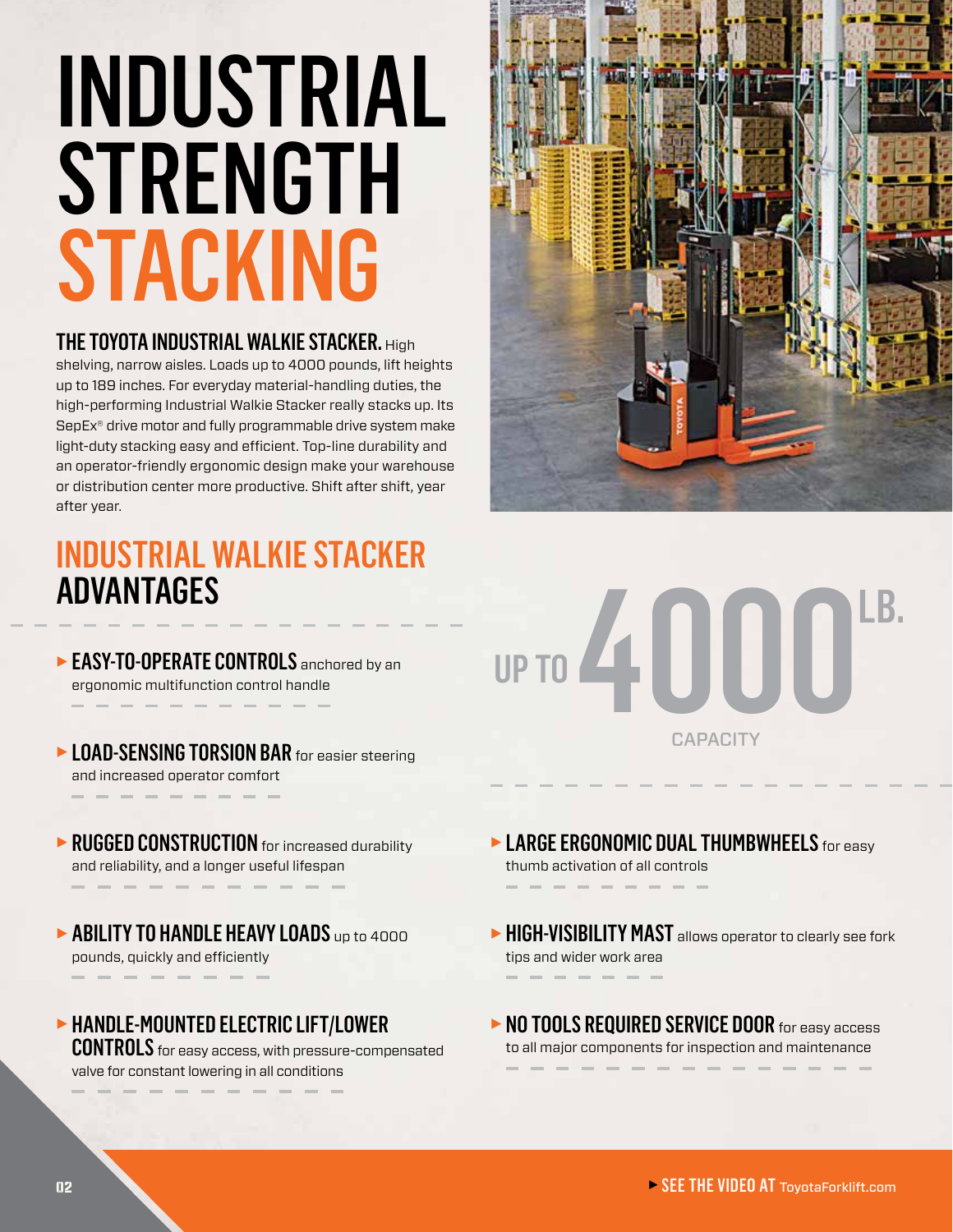

- 1 Option only available on model 6BWS11. 2 Option only available on models 6BWS15 & 6WBS20.
- 
- 3 An optional twist grip control handle is available at no additional charge.<br>4 Not available on models 6BWS11-15 equipped with 2-stage mast.<br>5 Requires UL-approved model type "EE" rated battery with leads through co model type "EE" is not available with cold storage conditioning and may reduce performance.
- 6 Only one additional hydraulic function may be mounted: either factory mounted sideshift or factory approved, customer mounted auxiliary hydraulic attachment.
- 7 Not available with any other optional battery discharge indicator/combination gauges.<br>8 Not available with optional sidesbifter.
- 8 Not available with optional sideshifter.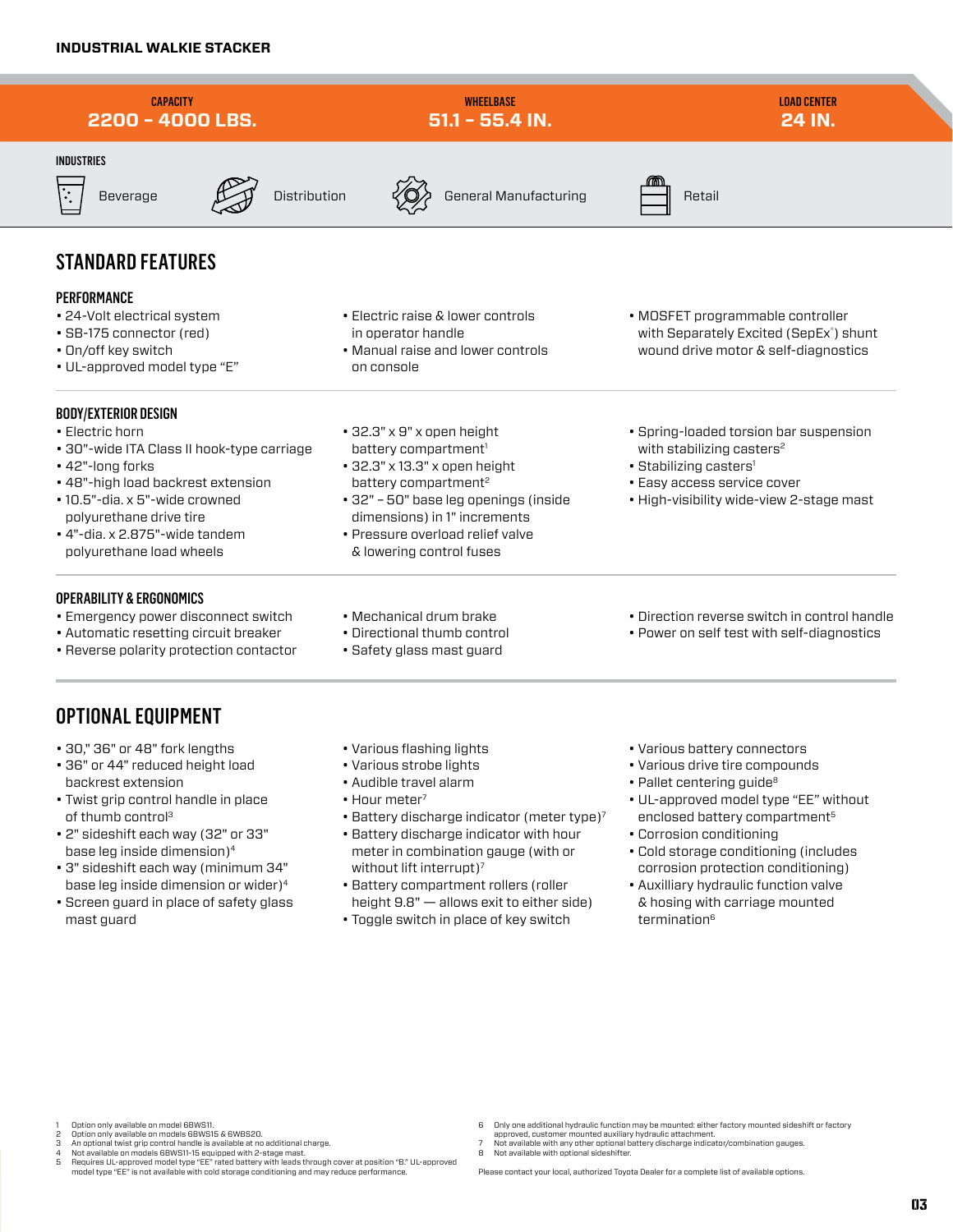#### TRUCK SPECIFICATIONS **MODEL NUMBERS**

| <b>GENERAL DATA</b>                        |                                                 |           |                  | <b>6BWS11</b>                           | <b>6BWS15</b>                                                                                                       | <b>6BWS20</b>                                     |  |  |
|--------------------------------------------|-------------------------------------------------|-----------|------------------|-----------------------------------------|---------------------------------------------------------------------------------------------------------------------|---------------------------------------------------|--|--|
| Load Capacity                              |                                                 |           | $lb$ (kg)        | 2200 (1000)                             | 4000 (1815)                                                                                                         |                                                   |  |  |
| Model / Voltage                            |                                                 |           |                  | 24 V                                    | 24 V                                                                                                                | 24 V                                              |  |  |
| <b>Load Center</b>                         |                                                 |           | in $(mm)$        | 24 (600)                                | 24 (600)                                                                                                            | 24 (600)                                          |  |  |
| Power Type (battery type)                  |                                                 |           |                  | Battery (lead)                          | Battery (lead)                                                                                                      | Battery (lead)                                    |  |  |
| Operator Position                          |                                                 |           |                  | Walkie                                  | Walkie                                                                                                              | Walkie                                            |  |  |
| Tire Type                                  | Drive / Caster / Load                           |           |                  | Polyurethane                            | Polyurethane                                                                                                        |                                                   |  |  |
| Wheels $(x =$ driven)                      | Drive / Caster / Load                           |           |                  | 1x/2/4                                  | 1x/2/4                                                                                                              |                                                   |  |  |
| <b>EXTERIOR DIMENSIONS</b>                 |                                                 |           |                  |                                         | <b>6BWS11</b><br><b>6BWS15</b>                                                                                      |                                                   |  |  |
|                                            |                                                 |           |                  |                                         |                                                                                                                     | <b>6BWS20</b>                                     |  |  |
|                                            | <b>A</b> Maximum Fork Height (MFH) <sup>1</sup> |           | in $(mm)$        | 128 (3251)                              | 128 (3251)                                                                                                          | 124 (3150)<br>6(152)                              |  |  |
| <b>B</b> Free-Lift                         |                                                 |           | in $(mm)$        | 12 (305)                                | 12 (305)<br>$1.5 \times 4 \times 42$<br>$1.5 \times 4 \times 42$                                                    |                                                   |  |  |
| <b>C</b> Fork Size $(T \times W \times L)$ |                                                 |           | in $(mm)$        | $(38 \times 100 \times 1067)$           | $1.75 \times 4 \times 42$<br>$(38 \times 100 \times 1067)$<br>$(45 \times 100 \times 1067)$<br>8.5 / 30 (215 / 760) |                                                   |  |  |
|                                            | <b>D</b> Fork Adjustment (minimum / maximum)    |           | in $(mm)$        | 8.5 / 30 (215 / 760)                    | 8.5 / 30 (215 / 760)                                                                                                |                                                   |  |  |
| Е.                                         | Head Length (length to fork face)               |           | in $(mm)$        | 38.4 (975)                              | 44.7 (1135)                                                                                                         |                                                   |  |  |
| F.                                         | Truck Length (length to end of base legs)       |           |                  | 67 (1702)                               | 71.3 (1811)                                                                                                         |                                                   |  |  |
| Mast Lowered Height<br>G                   |                                                 |           | in $(mm)$        | 83 (2108)                               | 83 (2108)                                                                                                           |                                                   |  |  |
| <b>H</b> Mast Extended Height              |                                                 |           | in $(mm)$        | 176 (4470)                              | 172 (4369)                                                                                                          |                                                   |  |  |
| $\mathbf{I}$                               | Base Leg Inside Dimension (ID) <sup>2</sup>     |           | in $(mm)$        | $32 - 50 (810 - 1270)$                  | $32 - 50(810 - 1270)$<br>$32 - 50(810 - 1270)$                                                                      |                                                   |  |  |
| J                                          | Base Leg Outside Dimension (OD) <sup>2</sup>    |           | in $(mm)$        | $40 - 58(1016 - 1473)$                  | $40 - 58(1016 - 1473)$                                                                                              |                                                   |  |  |
| Power Unit Width<br>к                      |                                                 |           | in $(mm)$        | 34.1 (866)                              | 34.1 (866)                                                                                                          | 34.1 (866)                                        |  |  |
| Power Unit Height<br>Ц.                    |                                                 |           | in $(mm)$        | 32.5 (826)                              | 32.5 (826)                                                                                                          | 32.5(826)                                         |  |  |
| M Turning Radius                           |                                                 |           | in (mm)          | 60.8 (1545)                             | 65.1 (1653)                                                                                                         | 65.1 (1653)                                       |  |  |
| Base Leg Width<br>N                        |                                                 |           | in $(mm)$        | 4 (102)                                 | 4 (102)                                                                                                             | 4 (102)                                           |  |  |
| o                                          | Underclearance (center of wheelbase)            |           | in $(mm)$        | 2.0(51)                                 | 2.0(51)                                                                                                             | 2.0(51)                                           |  |  |
| P                                          | Battery Compartment (L x W x open height)       |           | in $(mm)$        | 32.3 x 9 (820 x 229)                    | 32.3 x 13.3 (820 x 338)                                                                                             | 32.3 x 13.3 (820 x 338)                           |  |  |
| <b>Battery Roller Height</b><br>Q          |                                                 |           | in $(mm)$        | 9.8(249)                                | 9.8(249)                                                                                                            | 9.8(249)                                          |  |  |
| <b>R</b> Wheelbase                         |                                                 |           | in $(mm)$        | 51.1 (1295)                             | 55.4 (1407)                                                                                                         | 55.4 (1407)                                       |  |  |
|                                            | Fork Carriage Width (ITA hook-type)             |           | in $(mm)$        | 30 (762)                                | 30 (762)                                                                                                            | 30 (762)                                          |  |  |
| Fork Lowered Height                        |                                                 |           | in $(mm)$        | 2(50)                                   | 2(50)                                                                                                               | 2(50)                                             |  |  |
| <b>PERFORMANCE DATA</b>                    |                                                 |           |                  | <b>6BWS11</b>                           | <b>6BWS15</b>                                                                                                       | <b>6BWS20</b>                                     |  |  |
|                                            |                                                 |           |                  |                                         |                                                                                                                     |                                                   |  |  |
|                                            | Maximum Travel                                  |           |                  |                                         |                                                                                                                     |                                                   |  |  |
|                                            |                                                 | Full Load | $mph$ ( $km/h$ ) | 2.9(4.7)                                | 2.9(4.7)                                                                                                            | 2.6(4.2)                                          |  |  |
|                                            | (forward / reverse)                             | No Load   | $mph$ ( $km/h$ ) | 3.3(5.3)                                | 3.3(5.3)                                                                                                            | 3.2(5.2)                                          |  |  |
| Speeds                                     | Lifting                                         | Full Load | fpm (mm/sec)     | 32 (163)                                | 32 (163)                                                                                                            | 27 (137)                                          |  |  |
|                                            |                                                 | No Load   | fpm (mm/sec)     | 49 (249)                                | 49 (249)                                                                                                            | 49 (249)                                          |  |  |
|                                            | Lowering                                        | Full Load | fpm (mm/sec)     | 60 (305)                                | 60 (305)                                                                                                            | 60 (305)                                          |  |  |
|                                            |                                                 | No Load   | fpm (mm/sec)     | 42 (213)                                | 42 (213)                                                                                                            | 42 (213)                                          |  |  |
| Gradeability <sup>3</sup>                  | Loaded / Unloaded                               |           | $\%$             | 6/10                                    | 6/10                                                                                                                | 6/10                                              |  |  |
| <b>TRUCK WEIGHTS</b>                       |                                                 |           |                  | <b>6BWS11</b>                           | <b>6BWS15</b>                                                                                                       | <b>6BWS20</b>                                     |  |  |
| <b>Total Weight Without Battery</b>        |                                                 |           | lb (kg)          | 2450 (1111)                             | 2585 (1173)                                                                                                         | 2840 (1288)                                       |  |  |
|                                            |                                                 | Front     | lb (kg)          | $\overline{\phantom{0}}$                | $\overline{\phantom{0}}$                                                                                            | $\overline{\phantom{0}}$                          |  |  |
|                                            | Full Load                                       | Rear      | lb (kg)          | -                                       | $\overline{\phantom{0}}$                                                                                            | $\overline{\phantom{0}}$                          |  |  |
| Weight<br>Distribution <sup>4</sup>        |                                                 | Front     | lb (kg)          | $\qquad \qquad -$                       | $\qquad \qquad -$                                                                                                   | $\overline{\phantom{0}}$                          |  |  |
|                                            | No Load                                         | Rear      | lb (kg)          | $\overline{\phantom{0}}$                |                                                                                                                     |                                                   |  |  |
|                                            |                                                 |           |                  |                                         |                                                                                                                     |                                                   |  |  |
| <b>TIRES</b>                               |                                                 |           |                  | <b>6BWS11</b>                           | <b>6BWS15</b>                                                                                                       | <b>6BWS20</b>                                     |  |  |
|                                            |                                                 | Drive     | in $(mm)$        | 10.5 x 5 (267 x 127)                    | 10.5 x 5 (267 x 127)                                                                                                | 10.5 x 5 (267 x 127)                              |  |  |
| Tire Size (dia. x width)                   |                                                 | Caster    | in $(mm)$        | $4 \times 2.5$ (102 $\times$ 64)        | $4 \times 2.5$ (102 $\times$ 64)                                                                                    | 4 x 2.5 (102 x 64)                                |  |  |
|                                            |                                                 | Load      | in $(mm)$        | 4 x 2.875 (100 x 73)                    | 4 x 2.875 (100 x 73)                                                                                                | 4 x 2.875 (100 x 73)                              |  |  |
| Suspension                                 |                                                 |           |                  | N/A                                     | <b>Torsion Bar Suspension</b><br>10 <sup>°</sup>                                                                    | <b>Torsion Bar Suspension</b><br>10 <sup>10</sup> |  |  |
| Grade Clearance<br><b>Brake</b>            |                                                 |           | $\%$             | 10                                      |                                                                                                                     | Mechanical Drum Brake                             |  |  |
|                                            |                                                 |           |                  | Mechanical Drum Brake                   | Mechanical Drum Brake                                                                                               |                                                   |  |  |
| <b>POWER SYSTEM</b>                        |                                                 |           |                  | <b>GBWS11</b>                           | <b>GBWS15</b>                                                                                                       | <b>6BWS20</b>                                     |  |  |
| Battery                                    | Voltage / Capacity                              |           | V/Ah             | 24/330                                  | 24/650                                                                                                              | 24/650                                            |  |  |
| (6-hour rating)                            | Weight (minimum)                                |           | $Ib$ (kg)        | 300 (136)                               | 950 (431)                                                                                                           | 950 (431)                                         |  |  |
| <b>Electric Motors</b>                     | Drive (60 min.)                                 |           | hp (kW)          | 1.2(.9)                                 | 1.2(.9)                                                                                                             | 1.2(.9)                                           |  |  |
|                                            | Load Handling (5 min. 20%)                      |           | hp (kW)          | 4.8(3.6)                                | 4.8(3.6)                                                                                                            | 4.8(3.6)                                          |  |  |
| Control Type                               | Drive<br>Load Handling                          |           |                  | Transistor<br>Electromagnetic Contactor | Transistor<br>Electromagnetic Contactor                                                                             | Transistor<br>Electromagnetic Contactor           |  |  |

1 Maximum Fork Height for 2-Stage mast. 2 In 1" increments.

<sup>3</sup> Trucks are designed for level floor operation. Represents the ability to traverse short ramps when required. 4 With standard battery & pantograph retracted.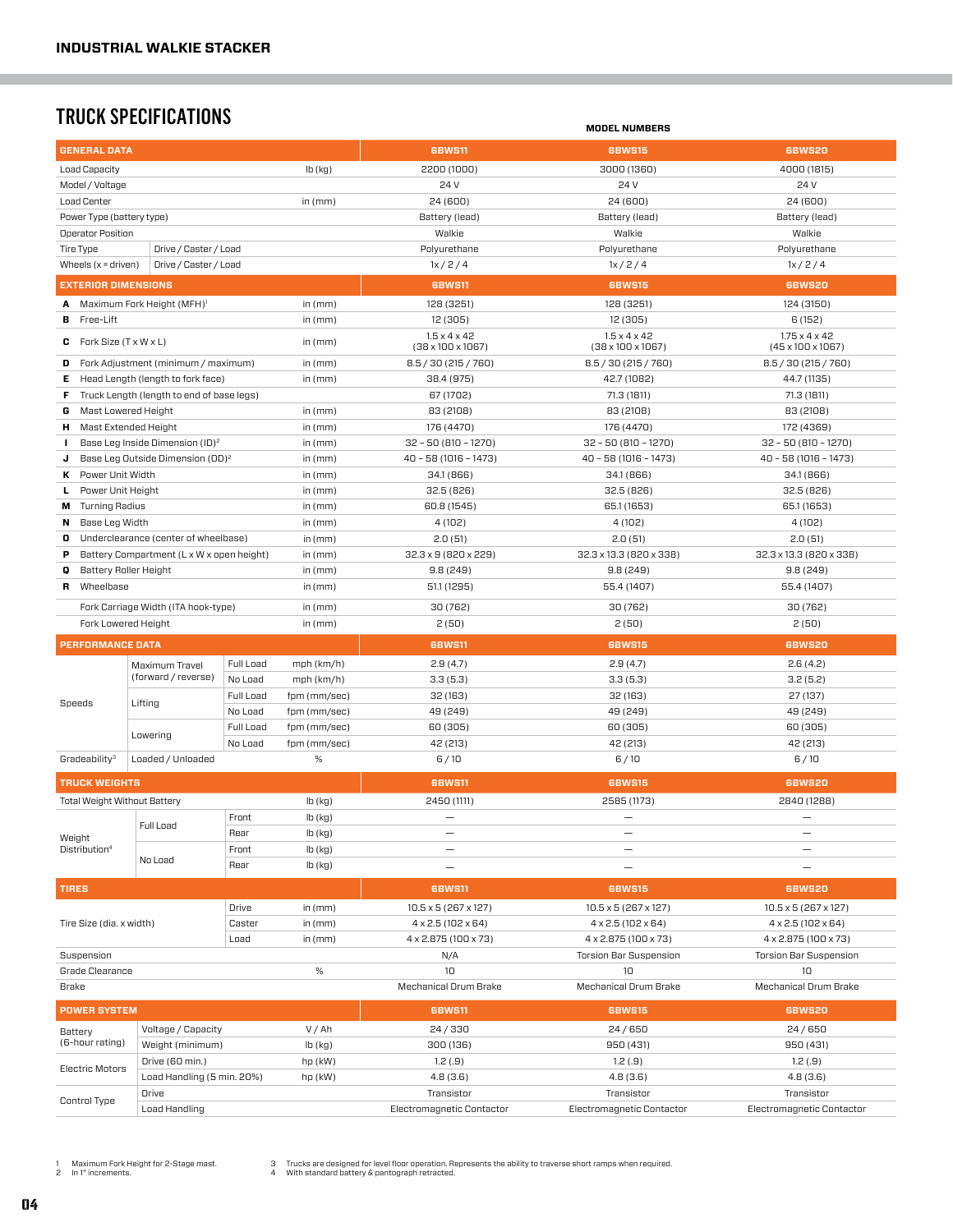#### EXTERIOR DIMENSIONS

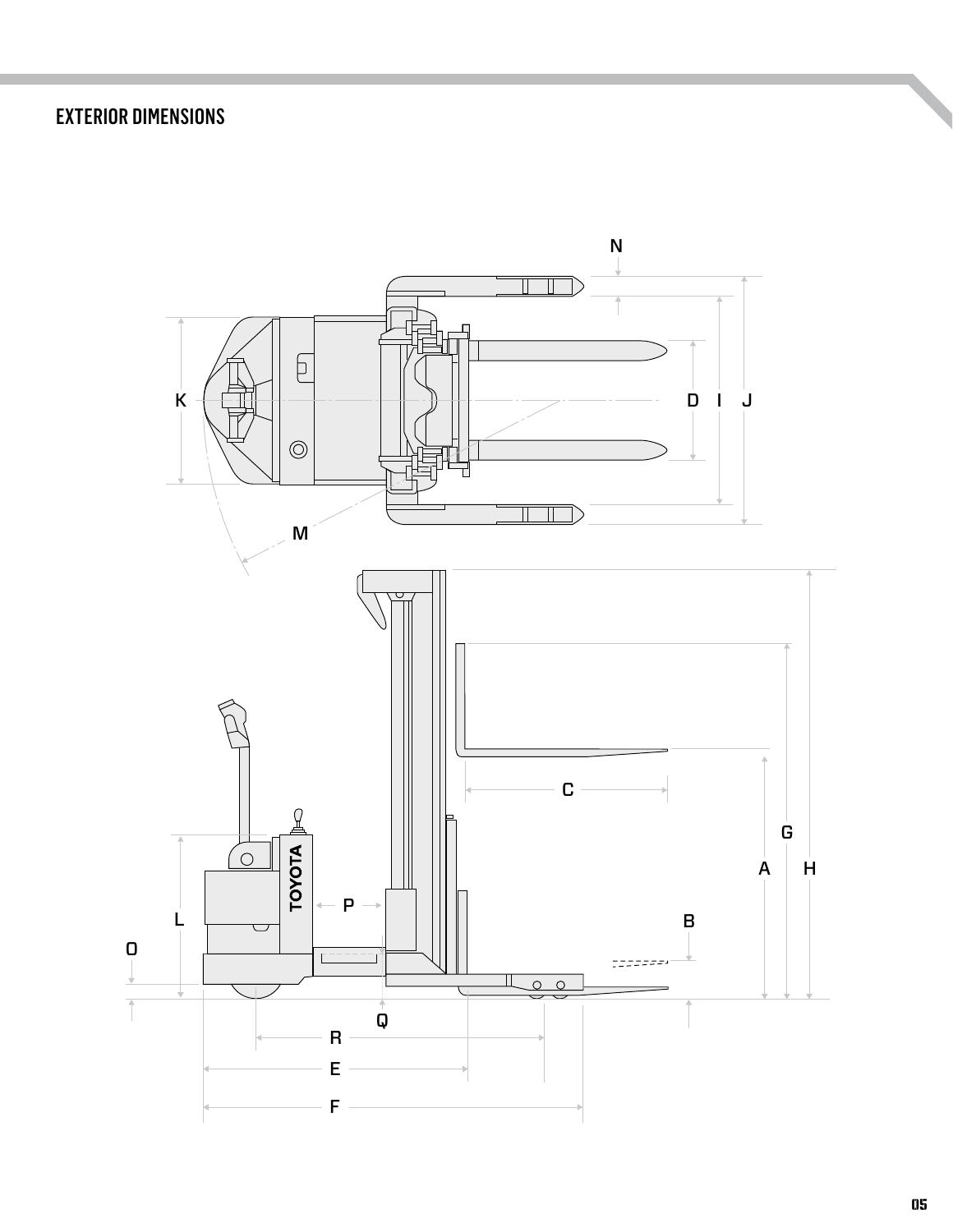#### MAST SPECIFICATIONS

|                              |                            |                          | <b>OVERALL HEIGHT</b>                        | <b>FREE-LIFT</b>              |                                              |                                           |  |  |
|------------------------------|----------------------------|--------------------------|----------------------------------------------|-------------------------------|----------------------------------------------|-------------------------------------------|--|--|
|                              | <b>MAXIMUM FORK HEIGHT</b> |                          |                                              |                               | <b>EXTENDED</b>                              | <b>WITH STANDARD</b>                      |  |  |
| <b>MAST TYPE</b>             | (TOP OF FORKS)             |                          | <b>LOWERED</b>                               |                               | <b>WITH STANDARD</b><br><b>LOAD BACKREST</b> | <b>LOAD BACKREST1</b>                     |  |  |
|                              | in (mm)                    | in (mm)                  |                                              |                               | in (mm)                                      | in (mm)                                   |  |  |
| <b>6BWS11</b>                |                            |                          |                                              |                               |                                              |                                           |  |  |
|                              | 104 (2650)                 | 71 (1805)                |                                              |                               | 152 (3860)                                   | 12 (305)                                  |  |  |
| Wide Visible (V)             | 128 (3251)                 | 83 (2108)                |                                              |                               | 176 (4470)                                   | 12 (305)                                  |  |  |
|                              | 152 (3860)                 | 95 (2413)                |                                              |                               | 200 (5080)                                   | 12 (305)                                  |  |  |
| Full Free-Lift 3-Stage (FSV) | 150 (3810)                 | 71 (1805)                |                                              |                               | 198 (5029)                                   | 23 (584)                                  |  |  |
|                              |                            |                          | LOAD CAPACITY AT 24 IN. (610 MM) LOAD CENTER |                               |                                              |                                           |  |  |
| IN (MM)                      |                            | WIDE VISIBLE $(V)^{2,3}$ |                                              |                               |                                              | FULL FREE-LIFT 3-STAGE (FSV) <sup>3</sup> |  |  |
| <b>OALH / MFH</b>            | 71/104                     | 83/128                   |                                              | 95/152                        | 71/150 (1805 / 3810)                         |                                           |  |  |
|                              | (1805 / 2650)              | (2108 / 3251)            | (2413 / 3860)                                |                               | <b>WITHOUT</b><br><b>SIDESHIFTER</b>         | <b>WITH</b><br><b>SIDESHIFTER</b>         |  |  |
| <b>BASE LEG (OD)</b>         | in (mm)                    | in (mm)                  | in (mm)                                      |                               | in $(mm)$                                    | in $(mm)$                                 |  |  |
| 40 (1016)                    | 2200 (998)                 | $\qquad \qquad -$        |                                              | -<br>$\overline{\phantom{0}}$ |                                              | -                                         |  |  |
| 42 (1066)                    | 2200 (998)                 | $\qquad \qquad -$        |                                              | -                             | -                                            | -                                         |  |  |
| 44 (1117)                    | 2200 (998)                 | 2200 (998)               |                                              | 2200 (998)                    | 2200 (998)                                   |                                           |  |  |
| 46 (1168)                    | 2200 (998)<br>2200 (998)   |                          | 2200 (998)                                   |                               | 2200 (998)                                   | -                                         |  |  |
| 48 (1219)                    | 2200 (998)<br>2200 (998)   |                          | 2200 (998)                                   |                               | 2200 (998)                                   | -                                         |  |  |
| 50 (1270)                    | 2200 (998)                 | 2200 (998)               | 2200 (998)                                   |                               | 2200 (998)                                   | -                                         |  |  |
| 52 (1320)                    | 2200 (998)                 | 2200 (998)               | 2200 (998)                                   |                               | 2200 (998)                                   | -                                         |  |  |
| 54 (1371)                    | 2200 (998)<br>2200 (998)   |                          | 2200 (998)                                   |                               | 2200 (998)                                   | -                                         |  |  |
| 56 (1422)                    | 2200 (998)                 | 2200 (998)               | 2200 (998)                                   |                               | 2200 (998)                                   | -                                         |  |  |
| 58 (1473)                    | 2200 (998)                 | 2200 (998)               | 2200 (998)                                   |                               | 2200 (998)                                   |                                           |  |  |

| <b>MAST TYPE</b>    |                              |                          |                                                  |                                   |                                   | <b>OVERALL HEIGHT</b>                |                                   | <b>FREE-LIFT</b>                                 |                                      |                                   |                                    |  |  |  |
|---------------------|------------------------------|--------------------------|--------------------------------------------------|-----------------------------------|-----------------------------------|--------------------------------------|-----------------------------------|--------------------------------------------------|--------------------------------------|-----------------------------------|------------------------------------|--|--|--|
|                     |                              |                          | <b>MAXIMUM FORK HEIGHT</b><br>(TOP OF FORKS)     |                                   |                                   | <b>LOWERED</b>                       |                                   | <b>EXTENDED</b><br><b>WITH STANDARD</b>          |                                      | <b>WITH STANDARD</b>              |                                    |  |  |  |
|                     |                              |                          |                                                  |                                   |                                   |                                      |                                   | <b>LOAD BACKREST!</b>                            |                                      | <b>LOAD BACKREST!</b>             |                                    |  |  |  |
|                     |                              |                          | in $(mm)$                                        |                                   |                                   | in $(mm)$                            |                                   | in $(mm)$                                        |                                      | in $(mm)$                         |                                    |  |  |  |
| <b>6BWS15</b>       |                              |                          |                                                  |                                   |                                   |                                      |                                   |                                                  |                                      |                                   |                                    |  |  |  |
|                     |                              |                          | 104 (2650)                                       |                                   |                                   | 71 (1805)                            |                                   | 152 (3860)                                       |                                      | 12 (305)                          |                                    |  |  |  |
|                     | Wide Visible (V)             |                          | 128 (3251)                                       |                                   |                                   | 83 (2108)                            |                                   | 176 (4470)                                       |                                      | 12 (305)                          |                                    |  |  |  |
|                     |                              |                          | 152 (3860)                                       |                                   |                                   | 95 (2413)                            |                                   | 200 (5080)                                       |                                      | 12 (305)                          |                                    |  |  |  |
|                     |                              |                          | 150 (3810)                                       |                                   |                                   | 71 (1805)                            |                                   | 198 (5029)                                       |                                      | 23 (584)                          |                                    |  |  |  |
|                     | Full Free-Lift 3-Stage (FSV) |                          | 180 (4572)                                       |                                   |                                   | 83 (2108)                            |                                   | 228 (5791)                                       |                                      | 35 (889)                          |                                    |  |  |  |
|                     |                              |                          | 189 (4800)                                       |                                   |                                   | 87 (2209)                            |                                   | 237 (6020)                                       |                                      | 39 (991)                          |                                    |  |  |  |
| IN(MM)              |                              |                          | LOAD CAPACITY AT 24 IN. (610 MM) LOAD CENTER     |                                   |                                   |                                      |                                   |                                                  |                                      |                                   |                                    |  |  |  |
|                     |                              | WIDE VISIBLE $(V)^{2,3}$ |                                                  |                                   |                                   |                                      |                                   |                                                  |                                      |                                   |                                    |  |  |  |
| DALH/<br><b>MFH</b> |                              |                          |                                                  | 71/150 (1805 / 3810) <sup>3</sup> |                                   |                                      | 83/180 (2108/4572)                |                                                  |                                      | 87/189 (2209/4800)                |                                    |  |  |  |
| <b>BASE</b>         | 71/104<br>(1805 / 2650)      |                          | 83/128<br>95/152<br>(2108 / 3251)<br>(2413/3860) |                                   | <b>WITH</b><br><b>SIDESHIFTER</b> | <b>WITHOUT</b><br><b>SIDESHIFTER</b> | <b>WITH</b><br><b>SIDESHIFTER</b> | <b>UL-APPROVED</b><br><b>MODEL TYPE</b><br>"EE"4 | <b>WITHOUT</b><br><b>SIDESHIFTER</b> | <b>WITH</b><br><b>SIDESHIFTER</b> | UL-APPROVED<br>MODEL TYPE<br>"EE"4 |  |  |  |
| <b>LEG (OD)</b>     | in $(mm)$                    | in (mm)                  | in $(mm)$                                        | in $(mm)$                         | in $(mm)$                         | in (mm)                              | in (mm)                           | in (mm)                                          | in $(mm)$                            | in $(mm)$                         | in (mm)                            |  |  |  |
| 40 (1016)           | 3000 (1360)                  | 3000 (1360)              | 3000 (1360)                                      | 3000 (1360)                       | 2500 (1134)                       | $\qquad \qquad -$                    | -                                 | -                                                | —                                    | —                                 | -                                  |  |  |  |
| 42 (1066)           | 3000 (1360)                  | 3000 (1360)              | 3000 (1360)                                      | 3000 (1360)                       | 2750 (1247)                       | $\overline{\phantom{m}}$             | -                                 |                                                  |                                      | -                                 | -                                  |  |  |  |
| 44 (1117)           | 3000 (1360)                  | 3000 (1360)              | 3000 (1360)                                      | 3000 (1360)                       | 2750 (1247)                       |                                      |                                   |                                                  |                                      |                                   |                                    |  |  |  |
| 46 (1168)           | 3000 (1360)                  | 3000 (1360)              | 3000 (1360)                                      | 3000 (1360)                       | 2750 (1247)                       | 3000 (1360)                          | 2750 (1247)                       | 2500 (1134)                                      |                                      | 3000 (1360)<br>2750 (1247)        | 2380 (1079)                        |  |  |  |
| 48 (1219)           | 3000 (1360)                  | 3000 (1360)              | 3000 (1360)                                      | 3000 (1360)                       | 2750 (1247)                       | 3000 (1360)                          | 2750 (1247)                       | 2500 (1134)                                      | 3000 (1360)                          | 2750 (1247)                       | 2380 (1079)                        |  |  |  |
| 50 (1270)           | 3000 (1360)                  | 3000 (1360)              | 3000 (1360)                                      | 3000 (1360)                       | 2750 (1247)                       | 3000 (1360)                          | 2750 (1247)                       | 2500 (1134)                                      | 3000 (1360)                          | 2750 (1247)                       | 2380 (1079)                        |  |  |  |
| 52 (1320)           | 3000 (1360)                  | 3000 (1360)              | 3000 (1360)                                      | 3000 (1360)                       | 2750 (1247)                       | 3000 (1360)                          | 2750 (1247)                       | 2500 (1134)                                      | 3000 (1360)                          | 2750 (1247)                       | 2380 (1079)                        |  |  |  |
| 54 (1371)           | 3000 (1360)                  | 3000 (1360)              | 3000 (1360)                                      | 3000 (1360)                       | 2750 (1247)                       | 3000 (1360)                          | 2750 (1247)                       | 2500 (1134)                                      | 3000 (1360)                          | 2750 (1247)                       | 2380 (1079)                        |  |  |  |
| 56 (1422)           | 3000 (1360)                  | 3000 (1360)              | 3000 (1360)                                      | 3000 (1360)                       | 2750 (1247)                       | 3000 (1360)                          | 2750 (1247)                       | 2500 (1134)                                      | 3000 (1360)                          | 2750 (1247)                       | 2380 (1079)                        |  |  |  |
| 58 (1473)           | 3000 (1360)<br>3000 (1360)   |                          | 3000 (1360)                                      | 3000 (1360)                       | 2750 (1247)                       | 3000 (1360)                          | 2750 (1247)                       | 2500 (1134)                                      | 3000 (1360)                          | 2750 (1247)                       | 2380 (1079)                        |  |  |  |

- 
- 1 Height of standard load backrest is 48" (1220 mm).<br>2 Sideshifter not available.<br>3 Same capacities apply when equipped with the UL-approved model type "EE" option.<br>4 Same capacities apply when equipped wit
- 
- 06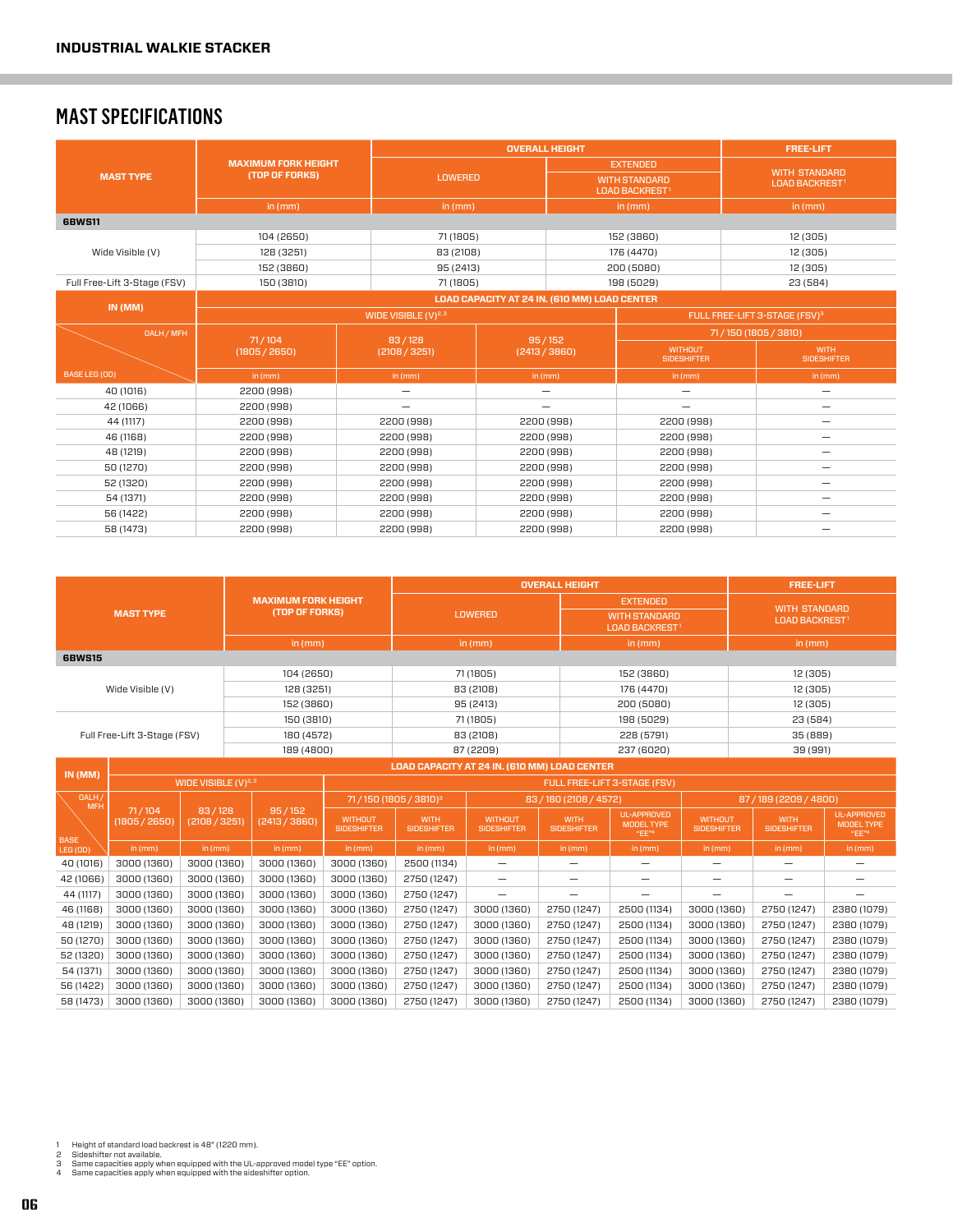| <b>MAST TYPE</b>       |                                      |                                   | <b>MAXIMUM FORK HEIGHT</b><br>(TOP OF FORKS) |                                   |                                      | <b>OVERALL HEIGHT</b>             |                                      |                                              |                                                                       |                                   |                                              | <b>FREE-LIFT</b>                             |                                   |                                                           |  |
|------------------------|--------------------------------------|-----------------------------------|----------------------------------------------|-----------------------------------|--------------------------------------|-----------------------------------|--------------------------------------|----------------------------------------------|-----------------------------------------------------------------------|-----------------------------------|----------------------------------------------|----------------------------------------------|-----------------------------------|-----------------------------------------------------------|--|
|                        |                                      |                                   |                                              |                                   |                                      | <b>LOWERED</b>                    |                                      |                                              | <b>EXTENDED</b><br><b>WITH STANDARD</b><br>LOAD BACKREST <sup>1</sup> |                                   |                                              | <b>WITH STANDARD</b><br><b>LOAD BACKREST</b> |                                   |                                                           |  |
|                        |                                      |                                   |                                              | in (mm)                           |                                      |                                   | in (mm)                              |                                              |                                                                       | in (mm)                           |                                              |                                              | in (mm)                           |                                                           |  |
| <b>6BWS20</b>          |                                      |                                   |                                              |                                   |                                      |                                   |                                      |                                              |                                                                       |                                   |                                              |                                              |                                   |                                                           |  |
| Wide Visible           |                                      |                                   | 100 (2540)                                   |                                   |                                      | 71 (1805)                         |                                      |                                              | 148 (3759)                                                            |                                   |                                              | 6(153)                                       |                                   |                                                           |  |
|                        | (V)                                  |                                   |                                              | 124 (3149)                        |                                      |                                   | 83 (2108)                            |                                              |                                                                       | 172 (4369)                        |                                              |                                              | 6(153)                            |                                                           |  |
|                        |                                      |                                   |                                              | 150 (3810)                        |                                      |                                   | 95 (2413)                            |                                              |                                                                       | 198 (5029)                        |                                              | 6(153)                                       |                                   |                                                           |  |
|                        | Full Free-Lift 3-Stage (FSV)         |                                   |                                              | 150 (3810)<br>180 (4572)          |                                      |                                   | 71 (1805)                            |                                              |                                                                       | 198 (5029)<br>228 (5791)          |                                              |                                              | 23 (584)<br>35 (889)              |                                                           |  |
|                        |                                      |                                   |                                              | 189 (4800)                        |                                      |                                   | 83 (2108)<br>87 (2209)               |                                              |                                                                       | 237 (6020)                        |                                              |                                              | 39 (991)                          |                                                           |  |
|                        |                                      |                                   |                                              |                                   |                                      |                                   |                                      | LOAD CAPACITY AT 24 IN. (610 MM) LOAD CENTER |                                                                       |                                   |                                              |                                              |                                   |                                                           |  |
| IN.<br>(MM)            |                                      |                                   |                                              | WIDE VISIBLE (V) <sup>2</sup>     |                                      |                                   |                                      |                                              |                                                                       | FULL FREE-LIFT 3-STAGE (FSV)      |                                              |                                              |                                   |                                                           |  |
| <b>OALH</b>            | 71/100 (1805 / 2540)                 |                                   | 83 / 124 (2108 / 3149)                       |                                   | 95/150 (2413/3810)                   |                                   |                                      | 71/150 (1805 / 3810) <sup>2</sup>            |                                                                       | 83 / 180 (2108 / 4572)            |                                              | 87/189 (2209/4800)                           |                                   |                                                           |  |
| <b>MFH</b>             | <b>WITHOUT</b><br><b>SIDESHIFTER</b> | <b>WITH</b><br><b>SIDESHIFTER</b> | <b>WITHOUT</b><br><b>SIDESHIFTER</b>         | <b>WITH</b><br><b>SIDESHIFTER</b> | <b>WITHOUT</b><br><b>SIDESHIFTER</b> | <b>WITH</b><br><b>SIDESHIFTER</b> | <b>WITHOUT</b><br><b>SIDESHIFTER</b> | <b>WITH</b><br><b>SIDESHIFTER</b>            | <b>WITHOUT</b><br><b>SIDESHIFTER</b>                                  | <b>WITH</b><br><b>SIDESHIFTER</b> | UL-<br>APPROVED<br><b>MODEL TYPE</b><br>"EE" | <b>WITHOUT</b><br><b>SIDESHIFTER</b>         | <b>WITH</b><br><b>SIDESHIFTER</b> | UL-<br>APPROVED<br><b>MODEL TYPE</b><br>"EE" <sup>3</sup> |  |
| <b>BASE</b><br>LEG (OD | in (mm)                              | in (mm)                           | in (mm)                                      | in (mm)                           | in (mm)                              | in (mm)                           | in (mm)                              | in (mm)                                      | in (mm)                                                               | in (mm)                           | in (mm)                                      | in (mm)                                      | in (mm)                           | in $(mm)$                                                 |  |
| 40<br>(1016)           | 4000<br>(1814)                       | 3750<br>(1701)                    | 4000<br>(1814)                               | 3350<br>(1519)                    | 4000<br>(1814)                       | 2200<br>(998)                     | 4000<br>(1814)                       | 2500<br>(1134)                               |                                                                       | $\overline{\phantom{0}}$          | -                                            | -                                            | $\overline{\phantom{0}}$          |                                                           |  |
| 42<br>(1066)           | 4000<br>(1814)                       | 3750<br>(1701)                    | 4000<br>(1814)                               | 3750<br>(1701)                    | 4000<br>(1814)                       | 2950<br>(1338)                    | 4000<br>(1814)                       | 3150<br>(1429)                               |                                                                       | -                                 | -                                            | -                                            | -                                 |                                                           |  |
| 44<br>(1117)           | 4000<br>(1814)                       | 3750<br>(1701)                    | 4000<br>(1814)                               | 3750<br>(1701)                    | 4000<br>(1814)                       | 3400<br>(1542)                    | 4000<br>(1814)                       | 3650<br>(1655)                               |                                                                       | $\overline{\phantom{0}}$          | -                                            | $\overline{\phantom{0}}$                     | $\overline{\phantom{0}}$          |                                                           |  |
| 46<br>(1168)           | 4000<br>(1814)                       | 3750<br>(1701)                    | 4000<br>(1814)                               | 3750<br>(1701)                    | 4000<br>(1814)                       | 3650<br>(1655)                    | 4000<br>(1814)                       | 3750<br>(1701)                               | 3200<br>(1451)                                                        | 3000<br>(1360)                    | $\overline{\phantom{0}}$                     | 3000<br>(1360)                               | 2900<br>(1315)                    | -                                                         |  |
| 48<br>(1219)           | 4000<br>(1814)                       | 3750<br>(1701)                    | 4000<br>(1814)                               | 3750<br>(1701)                    | 4000<br>(1814)                       | 3750<br>(1701)                    | 4000<br>(1814)                       | 3750<br>(1701)                               | 3400<br>(1542)                                                        | 3150<br>(1428)                    | 3150<br>(1428)                               | 3300<br>(1496)                               | 3100<br>(1406)                    | 3100<br>(1406)                                            |  |
| 50<br>(1270)           | 4000<br>(1814)                       | 3750<br>(1701)                    | 4000<br>(1814)                               | 3750<br>(1701)                    | 4000<br>(1814)                       | 3750<br>(1701)                    | 4000<br>(1814)                       | 3750<br>(1701)                               | 3600<br>(1633)                                                        | 3350<br>(1519)                    | 3325<br>(1508)                               | 3500<br>(1587)                               | 3250<br>(1474)                    | 3175<br>(1440)                                            |  |
| 52<br>(1320)           | 4000<br>(1814)                       | 3750<br>(1701)                    | 4000<br>(1814)                               | 3750<br>(1701)                    | 4000<br>(1814)                       | 3750<br>(1701)                    | 4000<br>(1814)                       | 3750<br>(1701)                               | 3800<br>(1723)                                                        | 3550<br>(1610)                    | 3325<br>(1508)                               | 3700<br>(1678)                               | 3450<br>(1565)                    | 3175<br>(1440)                                            |  |
| 54<br>(1371)           | 4000<br>(1814)                       | 3750<br>(1701)                    | 4000<br>(1814)                               | 3750<br>(1701)                    | 4000<br>(1814)                       | 3750<br>(1701)                    | 4000<br>(1814)                       | 3750<br>(1701)                               | 4000<br>(1814)                                                        | 3750<br>(1701)                    | 3325<br>(1508)                               | 3900<br>(1769)                               | 3650<br>(1655)                    | 3175<br>(1440)                                            |  |
| 56<br>(1422)           | 4000<br>(1814)                       | 3750<br>(1701)                    | 4000<br>(1814)                               | 3750<br>(1701)                    | 4000<br>(1814)                       | 3750<br>(1701)                    | 4000<br>(1814)                       | 3750<br>(1701)                               | 4000<br>(1814)                                                        | 3750<br>(1701)                    | 3325<br>(1508)                               | 4000<br>(1814)                               | 3750<br>(1701)                    | 3175<br>(1440)                                            |  |
| 58<br>(1473)           | 4000<br>(1814)                       | 3750<br>(1701)                    | 4000<br>(1814)                               | 3750<br>(1701)                    | 4000<br>(1814)                       | 3750<br>(1701)                    | 4000<br>(1814)                       | 3750<br>(1701)                               | 4000<br>(1814)                                                        | 3750<br>(1701)                    | 3325<br>(1508)                               | 4000<br>(1814)                               | 3750<br>(1701)                    | 3175<br>(1440)                                            |  |

- 
- 1 Height of standard load backrest is 48" (1220 mm).<br>2 Same capacities apply when equipped with the UL-approved model type "EE" option.<br>3 Same capacities apply when equipped with the sideshifter option.
-